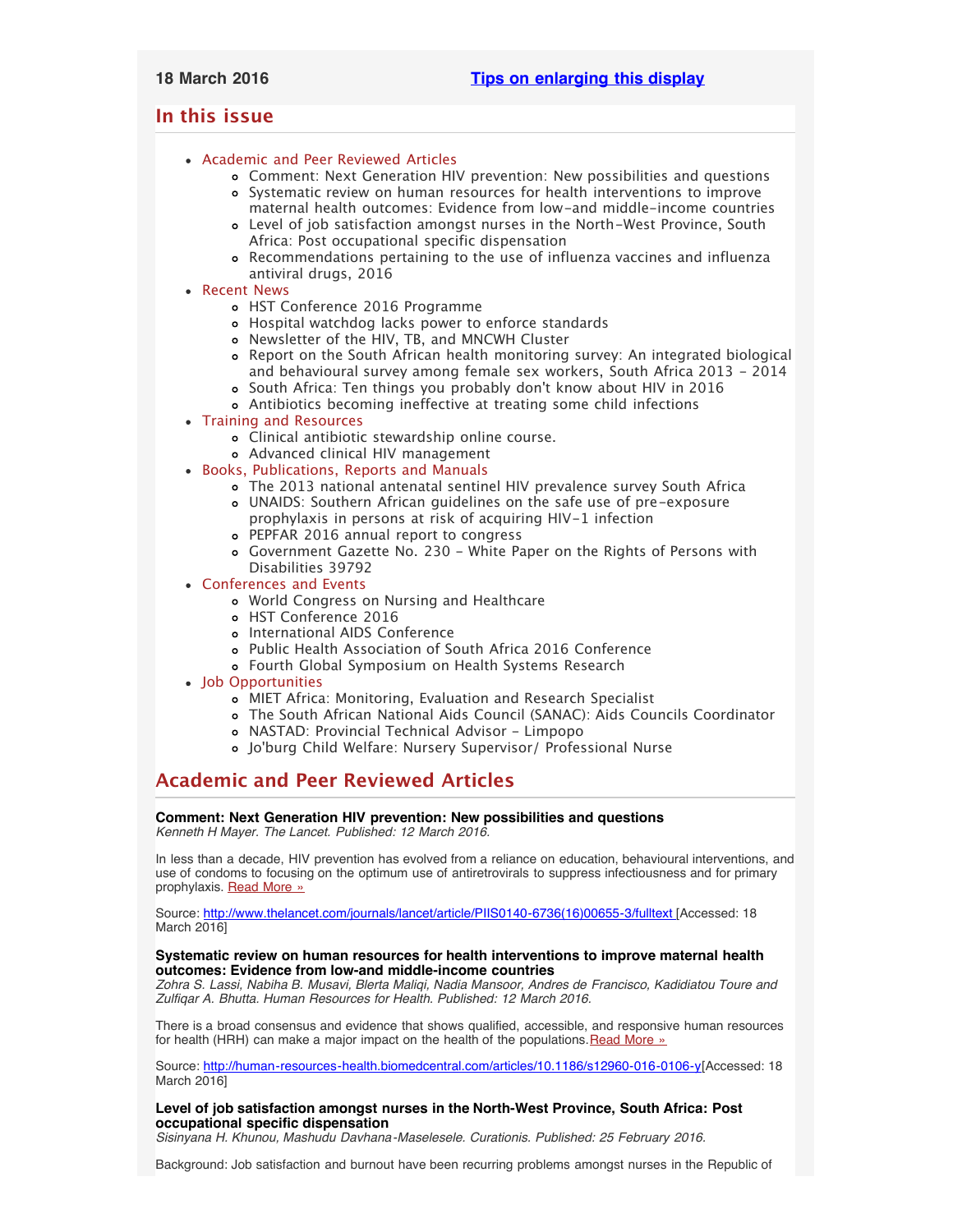South Africa (RSA). As a result, nurses are still leaving the rural public sector in search of lucrative work at the urban and private sectors and in developed countries. [Read More »](http://www.curationis.org.za/index.php/curationis/article/view/1438)

Source: [http://www.curationis.org.za/index.php/curationis/article/view/1438 \[](http://www.curationis.org.za/index.php/curationis/article/view/1438)Accessed: 18 March 2016]

#### **[back to top](#page-0-3)**

#### <span id="page-1-0"></span>**Recommendations pertaining to the use of influenza vaccines and influenza antiviral drugs, 2016**

*S Walaza, C Cohen. South African Medical Journal. Published: March 2016.*

Vaccination is the most effective strategy to prevent influenza. It is recommended that influenza vaccine be administered each year before the influenza season, i.e. from March to June, although for individuals at increased risk of severe influenza in whom vaccination was missed, vaccine may be administered later. [Read](http://www.samj.org.za/index.php/samj/article/view/10586/7166) [More »](http://www.samj.org.za/index.php/samj/article/view/10586/7166)

Source: <http://www.samj.org.za/index.php/samj/article/view/10586/7166>[Accessed: 18 March 2016]

**[back to top](#page-0-3)**

## <span id="page-1-1"></span>**Recent News**

#### **HST Conference 2016 Programme**

*Health Systems Trust. Published: 17 March 2016.*

The provisional programme of sessions is now available for viewing and downloading from the HST Conference website. [Read More »](http://www.hstconference2016.org.za/programme)

Source: [http://www.hstconference2016.org.za/programme\[](http://www.hstconference2016.org.za/programme)Accessed: 18 March 2016]

#### **[back to top](#page-0-3)**

#### <span id="page-1-2"></span>**Hospital watchdog lacks power to enforce standards**

*BDlive. Published: 17 March 2016.*

BABIES sharing incubators and sedated patients left lying unattended on the floors were among grim findings made by the Office of Health Standards Compliance (OHSC), which on Wednesday told Parliament it lacked the legal muscle to force public hospitals and clinics to up their game. [Read More »](http://www.hst.org.za/news/hospital-watchdog-lacks-power-enforce-standards)

Source: [http://www.bdlive.co.za/national/health/2016/03/17/\[](http://www.bdlive.co.za/national/health/2016/03/17/hospital-watchdog-lacks-power-to-enforce-standards)Accessed: 18 March 2016]

#### **[back to top](#page-0-3)**

#### <span id="page-1-3"></span>**Newsletter of the HIV, TB, and MNCWH Cluster**

*National Department of Health. February 2016.*

In the September newsletter we noted that the United Nations was getting ready to adopt the SDGs It's now January 2016 and the SDGs have been adopted and its implementation should have commenced. Whilst many of the detailed targets and indicators will only be finalised by April this year, we know what some of the targets are and need to take these into account in all the plans that we develop. In this newsletter we look at both the targets for selected activities and our current baselines. [Read More »](http://www.hst.org.za/publications/newsletter-hiv-tb-and-mncwh-cluster-0)

Source: [http://www.hst.org.za/publications/newsletter-hiv-tb-and-mncwh-cluster-0 \[](http://www.hst.org.za/publications/newsletter-hiv-tb-and-mncwh-cluster-0)Accessed: 18 March 2016]

#### **[back to top](#page-0-3)**

<span id="page-1-4"></span>**Report on the South African health monitoring survey: An integrated biological and behavioural survey among female sex workers, South Africa 2013 - 2014**

*Health-e News. Published: 16 March 2016.*

Conducted on behalf of South African National Department of Health, the study found an HIV prevalence rates of as high as about 72 per cent among the country's female sex workers. [Read More »](http://www.hst.org.za/news/report-south-african-health-monitoring-survey-integrated-biological-and-behavioural-survey-amo-0)

Source: [http://www.health-e.org.za/2016/03/16/2014-sex-workers-hiv-survey/](http://www.health-e.org.za/2016/03/16/2014-sex-workers-hiv-survey/south-african-health-monitoring-survey-an-integrated-biological-and-behavioral-survey-among-female-sex-workers-south-africa-2013-2014/)[Accessed: 18 March 2016]

#### **[back to top](#page-0-3)**

### <span id="page-1-5"></span>**South Africa: Ten things you probably don't know about HIV in 2016**

*All Africa. Published: 22 February 2016.*

Great strides have been made in the treatment and prevention of HIV over the past 35 years. The HIV world is used to things moving fast, in a way that most medicine just doesn't [Read More »](http://www.hst.org.za/news/south-africa-ten-things-you-probably-dont-know-about-hiv-2016)

Source: [http://allafrica.com/stories/201602221790.html\[](http://allafrica.com/stories/201602221790.html)Accessed: 18 March 2016]

#### **[back to top](#page-0-3)**

**Antibiotics becoming ineffective at treating some child infections** *The Guardian. Published: 15 March 2016.*

Children are becoming powerless to fight off common infections because antibiotics they take are unable to kill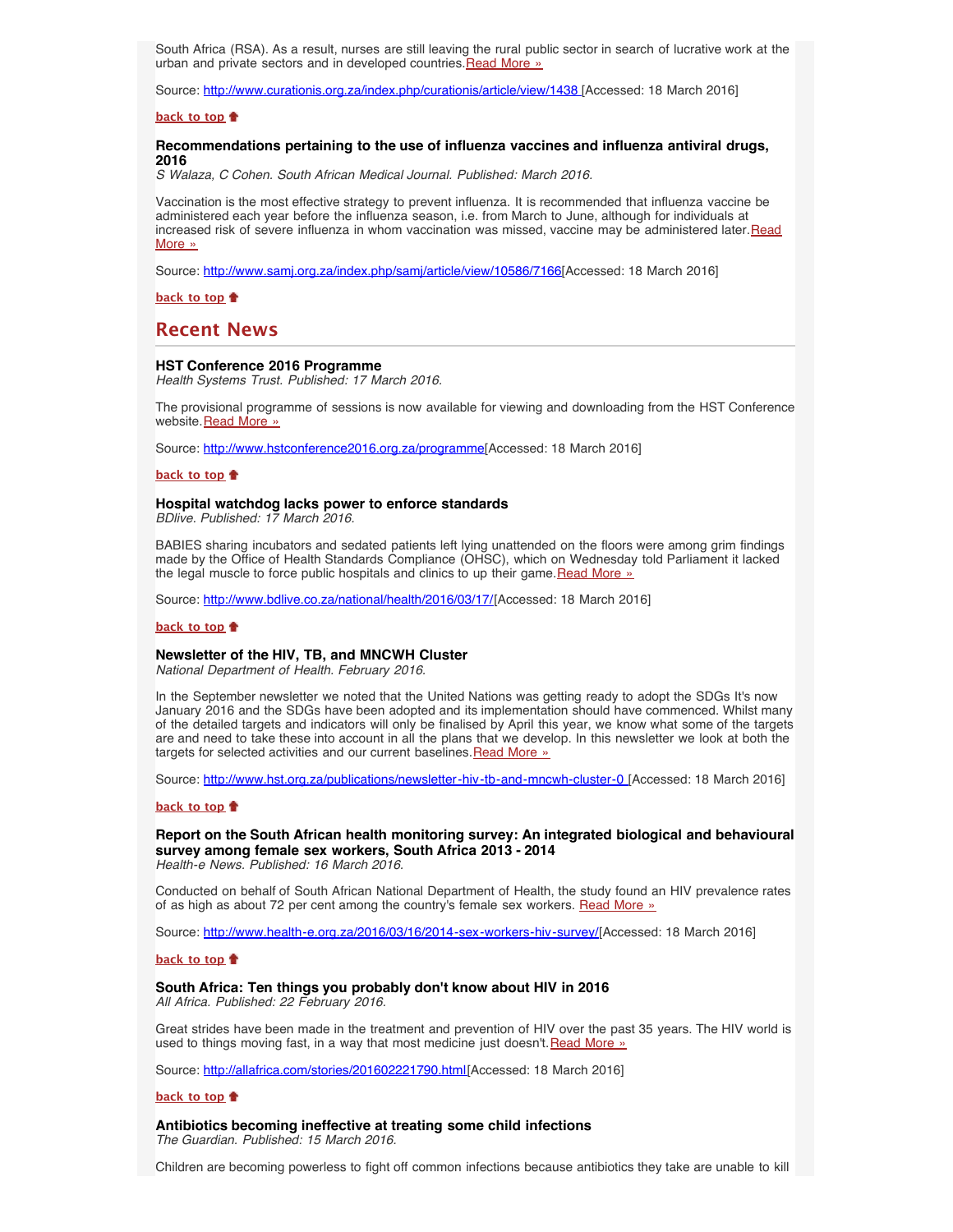the bacteria involved, experts warn. [Read More »](http://www.hst.org.za/news/antibiotics-becoming-ineffective-treating-some-child-infections)

Source: [http://www.theguardian.com/society/2016/mar/15/antibiotics-becoming](http://www.theguardian.com/society/2016/mar/15/antibiotics-becoming-ineffective-at-treating-some-child-infections)[Accessed: 18 March 2016]

## **[back to top](#page-0-3)**

# **Training and Resources**

## **Clinical antibiotic stewardship online course.**

*The SA Antimicrobial Stewardship Programme (SAASP). URL: <https://www.openlearning.com/courses/clinical-antibiotic-stewarship-for-south-africa>*

Antimicrobial resistance is a major threat to modern medicine. This course in Clinical Antibiotic Stewardship brought to you by the South African Antibiotic Stewardship Programme (SAASP) teaches the principles of antibiotic prescribing and an approach to common clinical problems. Whether you are a medical student or an experienced clinician, everyone can learn something new or update their skills.

#### **[back to top](#page-0-3)**

### <span id="page-2-0"></span>**Advanced clinical HIV management**

*Wits Reproductive Health & HIV Institute. When: 9-20 May & 7-18 May November 2016 Email: [clinicalhivmanagementcourse@wrhi.ac.za/](file:///Users/DTP/Desktop/clinicalhivmanagementcourse@wrhi.ac.za)*

Wits RHI is conducting the Advanced Clinical HIV Management course from 9-20 May and on 7-18 November 2016 in Johannesburg.

## **[back to top](#page-0-3)**

# <span id="page-2-1"></span>**Books, Publications, Reports and Manuals**

# **The 2013 national antenatal sentinel HIV prevalence survey South Africa**

*National Department of Health. Published: 7 October 2015.*

Globally, an estimated 35.3 million people were living with Human Immunodeficiency Virus (HIV) in 2012. An increase from previous years as more people are receiving the life-saving antiretroviral therapy. There were 2.3 million new HIV infections globally in 2012, showing a 33% decline in the number of new infections from 3.4 million in 2001. At the same time, the number of AIDS related deaths are also declining, with 1.6 million AIDS deaths in 2012, down from 2.3 million in 2005 (UNAIDS, 2013). [Read More »](http://www.hst.org.za/publications/2013-national-antenatal-sentinel-hiv-prevalence-survey-south-africa)

## **[back to top](#page-0-3)**

## **Southern African guidelines on the safe use of pre-exposure prophylaxis in persons at risk of acquiring HIV-1 infection**

*South African HIV Clinicians Society. Published: 20 March 2016.*

The Southern African HIV Clinicians Society published its first set of oral pre-exposure prophylaxis (PrEP) guidelines in June 2012 for men who have sex with men (MSM) who are at risk of HIV infection. With the flurry of data that has been generated in PrEP clinical research since the first guideline, it became evident that there was a need to revise and expand the PrEP guidelines with new evidence of safety and efficacy of PrEP in several populations, including MSM, transgender persons, heterosexual men and women, HIV-serodiscordant couples and people who inject drugs. [Read More »](http://www.hst.org.za/publications/southern-african-guidelines-safe-use-pre-exposure-prophylaxis-persons-risk-acquiring-hi)

#### **[back to top](#page-0-3)**

## **PEPFAR 2016 annual report to congress**

*PEPFAR. Published: March 2016.*

The bold and visionary leadership by President George W. Bush and the United States (U.S.) Congress that created the U.S. President's Emergency Plan for AIDS Relief (PEPFAR)-a legacy that President Barack Obama has embraced and on which he has significantly expanded-has fundamentally transformed the global HIV/AIDS response. Since 2003, with Congress's extraordinary investment, PEPFAR has helped to halt the relentless escalation of new HIV infections and mortality rates across the globe. PEPFAR has saved millions of lives and prevented millions more HIV infections by providing core HIV prevention and treatment services, changing the very course of the HIV pandemic. [Read More »](http://www.hst.org.za/publications/pepfar-2016-annual-report-congress)

#### **[back to top](#page-0-3)**

#### <span id="page-2-2"></span>**Government Gazette No. 230 - White Paper on the Rights of Persons with Disabilities 39792** *Department of Social Development. Published: 9 March 2016.*

It gives me great pleasure and honour to introduce the White Paper on the Rights of Persons with Disabilities, the first ever policy document in South Africa. The White Paper takes its cue from the Constitution of the Republic of South Africa and a number of international instruments, including the Convention on the Rights of Persons with Disabilities and its Optional Protocol, Vienna Declaration and Programme of Action, the Copenhagen Declaration and Programme of Action and the recently adopted Sustainable Development Goals which reaffirm the human rights of persons with disabilities. [Read More »](http://www.hst.org.za/publications/government-gazette-no-230-white-paper-rights-persons-disabilities-39792)

#### **[back to top](#page-0-3)**